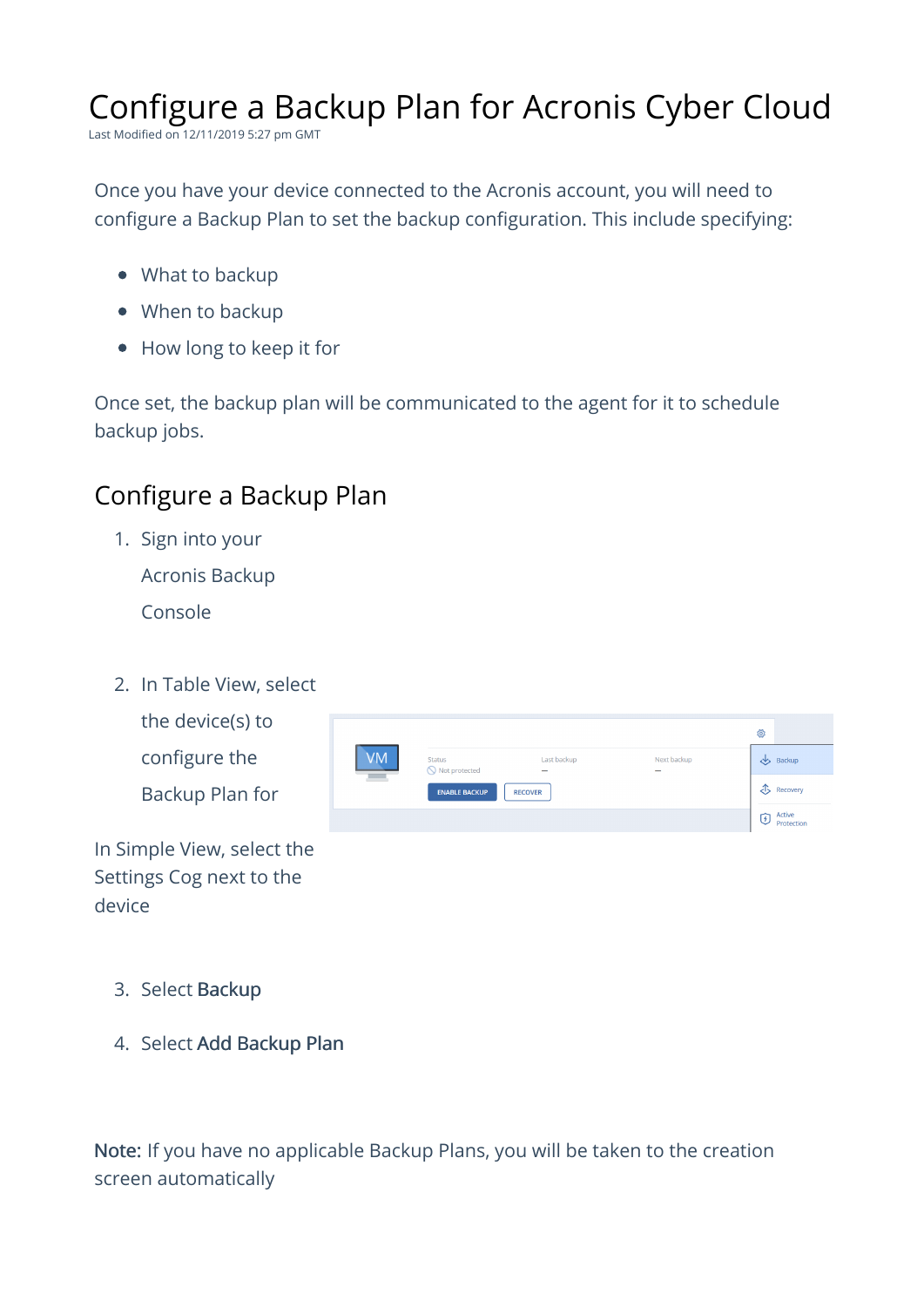5. Select the options for the Backup Plan

What to Back Up: Allows you to specify what scope of items to backup, or if you want to backup the whole machine. Options are:

- $\bullet$  Entire Machine
- Disks/Volumes
- Files/Folders
- System State

Options may not be available depending on the device being backed up.

Items to Back Up: If you select Files/Folders or Disks/Volumes in 'What to Back Up', this option will appear. Clicking into this will connect you to the installed agent to browse for locations to backup. You can choose multiple locations. Use this option if you are backing up a network location.

Where to Back Up: Select Cloud Storage to backup to Acronis Datacentres. If your subscription allows, you can also store data to a local drive or network location.

Schedule: How often the backup jobs need to run. This can be a specific time (e.g. 5pm each day or each hour), or on another trigger (e.g. When a user logs in or out).

How Long to Keep: How long to retain backup data for. You can specific this as a general retention for all backups, or split into retention for Daily/Weekly/Monthly backup consolidations.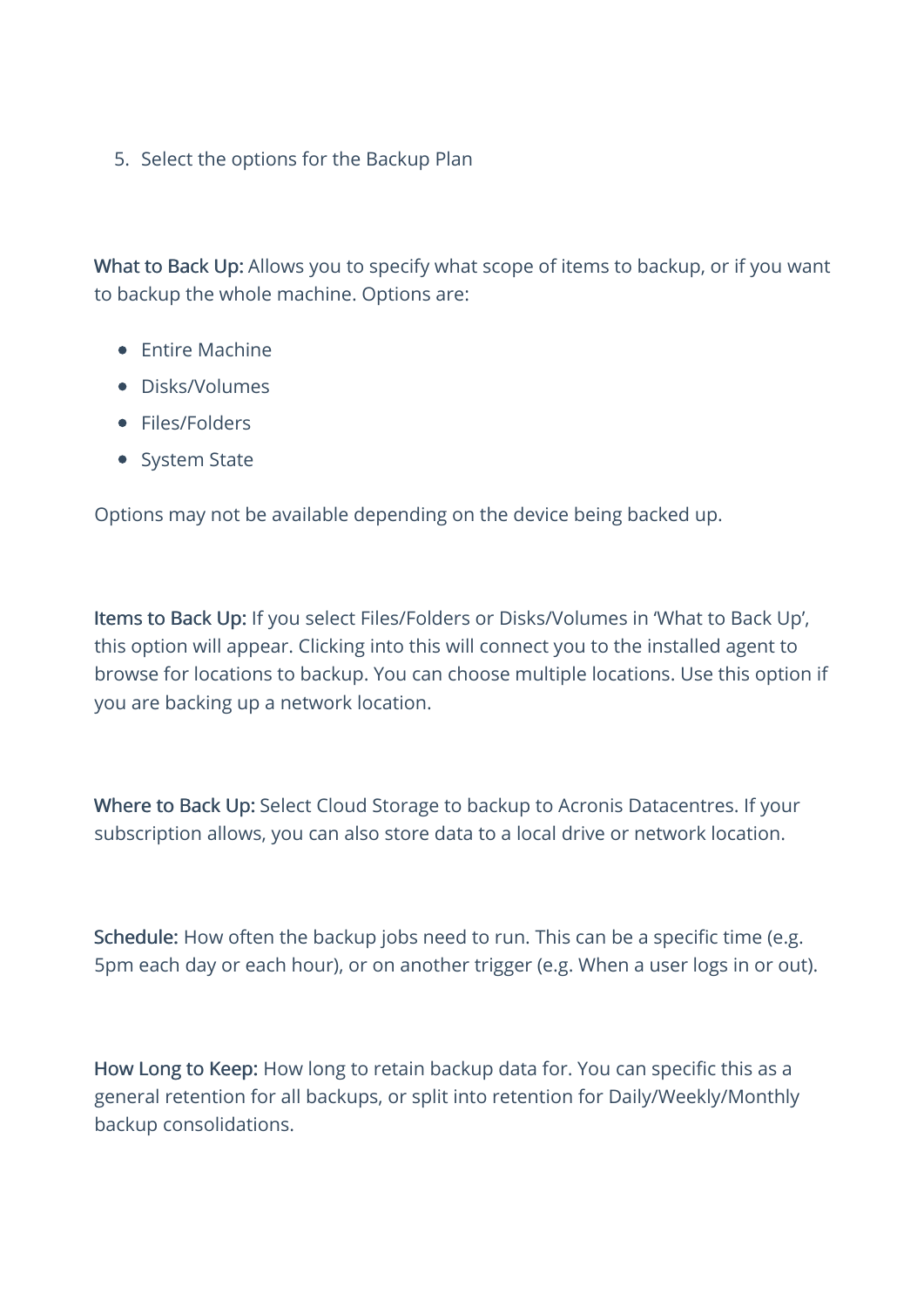Encryption: Sets a password used for additional encryption of backup data. This cannot be set once a backup plan has been used and is required if data needs to be restored. If set, you cannot restore data without the password.



#### 6. Press Create

The Backup will run at the first scheduled time. If you did not set a schedule or need the initial backup to run sooner, select Back Up Now.

#### Office 365 Backup Plans

1. Sign into your

Acronis Backup

Console

2. Select Microsoft

Office 365 from your

devices

3. Select the type of objects from the directory you want to backup

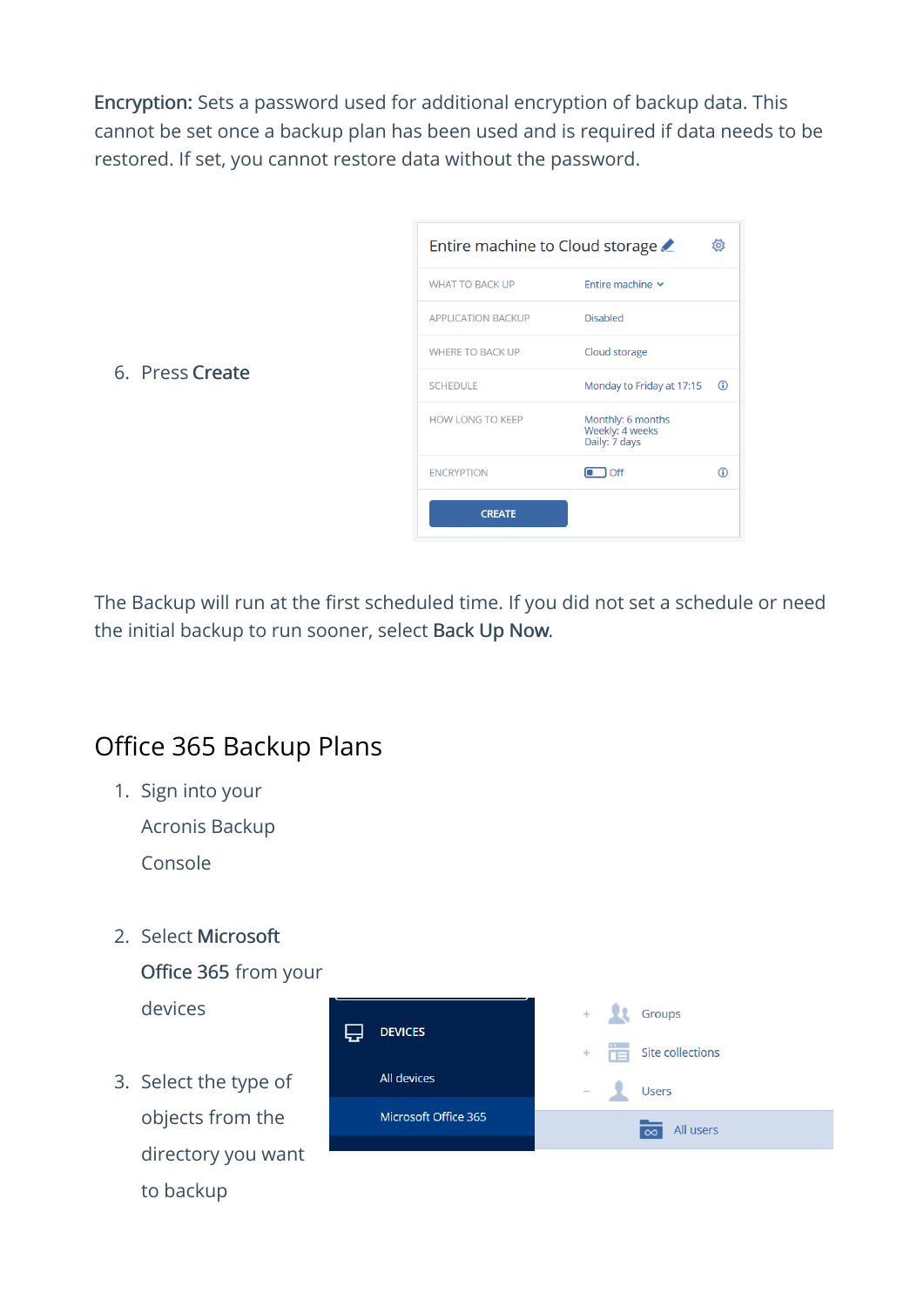Note: If you don't see the directory, select the Menu icon (the icon of 3 lines)

4. Select the Objects to backup (e.g. each user to be backed up)

#### 5. Select Backup

Note: If all items are being backed up with the same settings, you can use theGroup Backup option

6. Select Add Backup Plan

Note: If you have no applicable Backup Plans, you will be taken to the creation screen automatically

7. Select the options for the Backup Plan

What to Back Up: Allows you to specify what scope of items to backup. Options are:

- Mailbox
- OneDrive
- SharePoint Sites

Options may not be available depending on the object being backed up. If you want to back up more than one type of data for a user (e.g. both Mailbox and OneDrive data for a user), you will need to apply two backup plans.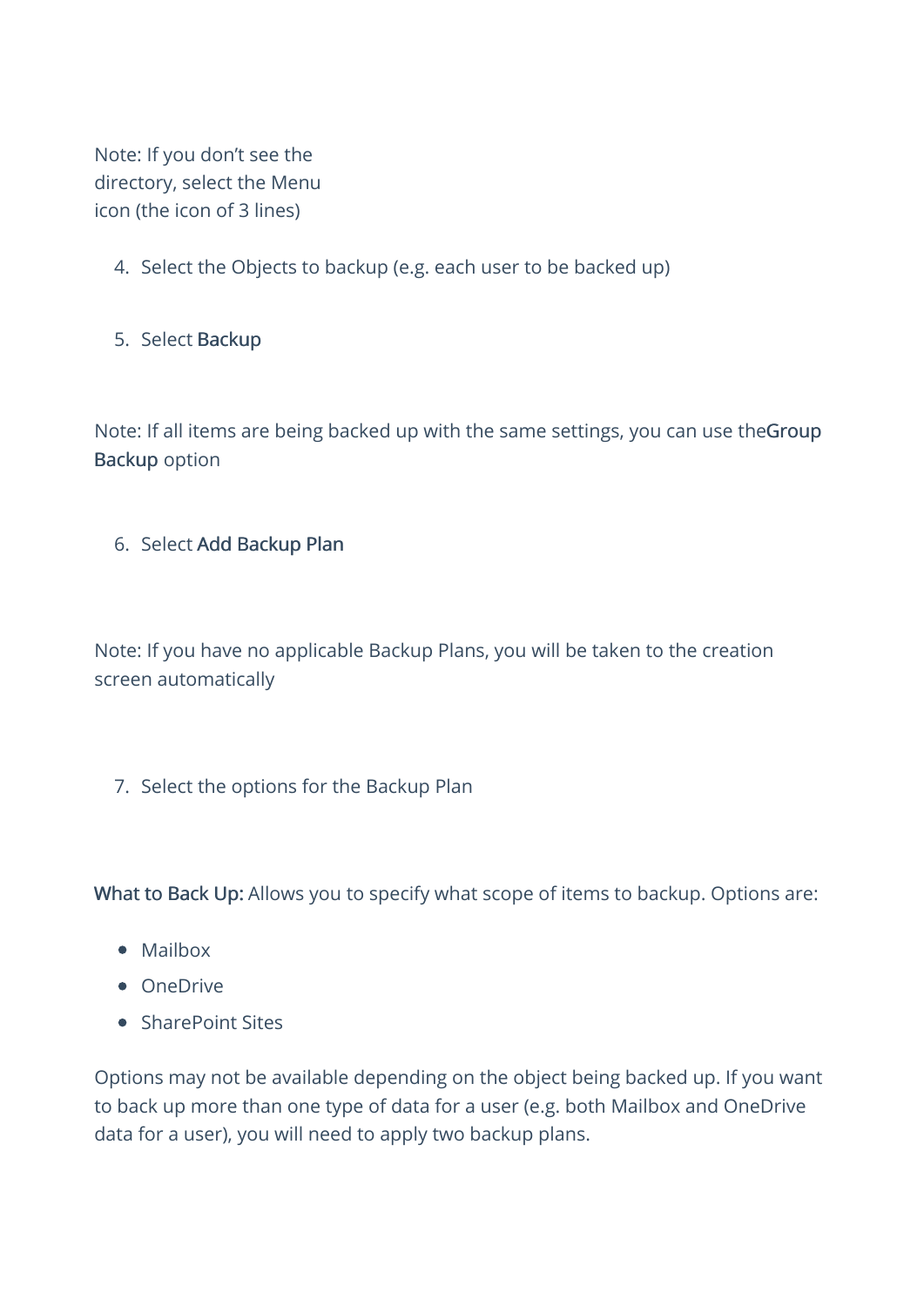Where to Back Up: Only Cloud Storage will be available for an Agentless Backup.

Schedule: The Agentless Backup will automatically schedule once a day. This can't be changed.

How Long to Keep: How long to retain backup data for. You can specific this as a general retention for all backups or split into retention for Daily/Weekly/Monthly backup consolidations.

Encryption: Sets a password used for additional encryption of backup data. This cannot be set once a backup plan has been used and is required if data needs to be restored. If set, you cannot restore data without the password.

- Mailboxes to Cloud storage (1) ස WHAT TO BACK UP Mailboxes  $\sim$ WHERE TO BACK UP Cloud storage SCHEDULE Once a day HOW LONG TO KEEP Monthly: 6 months<br>Weekly: 4 weeks<br>Daily: 7 days  $\Box$  On ARCHIVE MAILBOX ENCRYPTION  $\Box$  off CANCEL
- 8. Press Apply

The Backup jobs will automatically be scheduled based on server load and schedules.

### Additional Options

When creating or editing a Backup Plan, you can apply additional options by selecting the Settings Cog.

Many of these do not apply to the Office 365 Backup Plans.

Alerts: Generates an alert if the backup is not run for the selected number of days. If